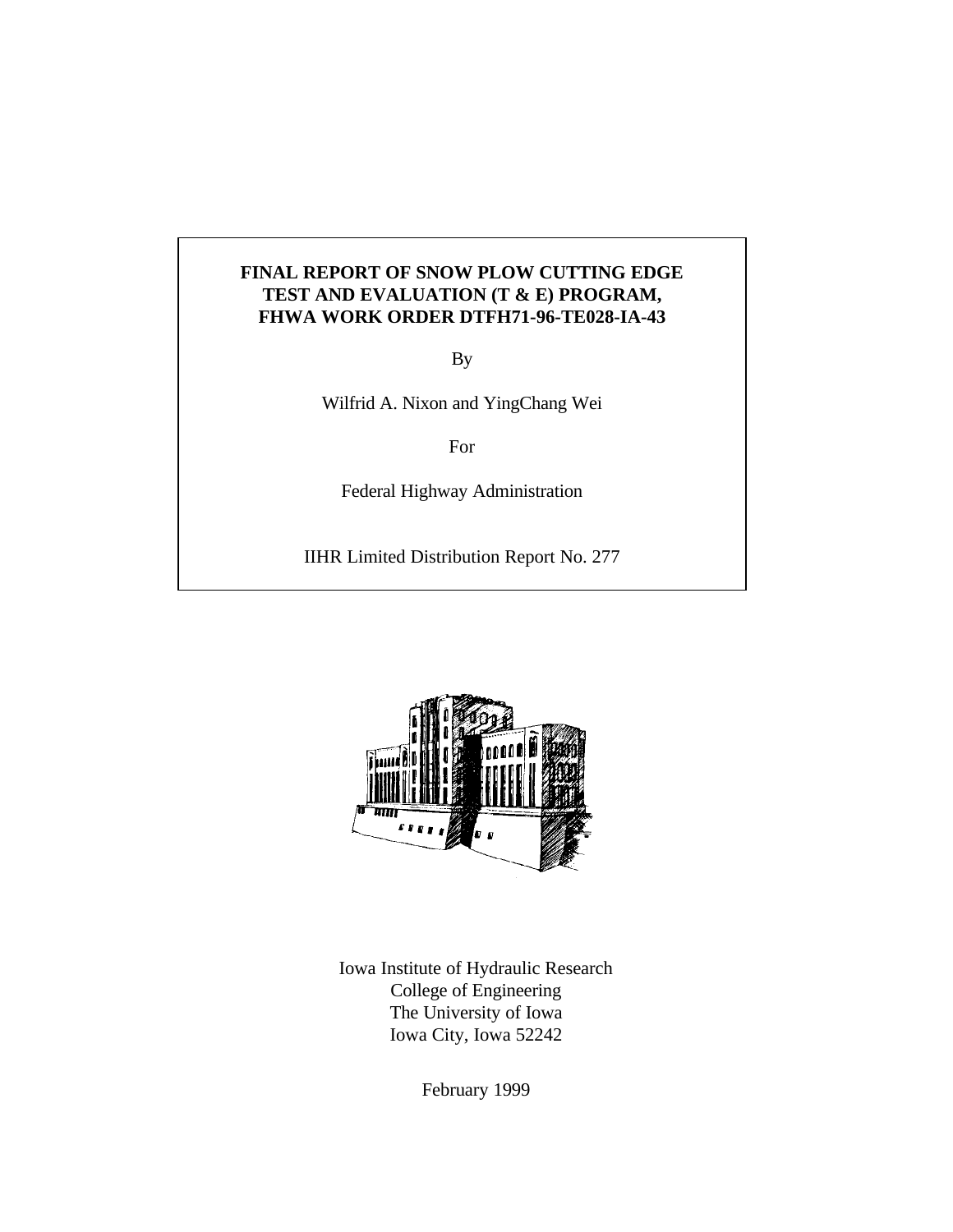# **TABLE OF CONTENTS**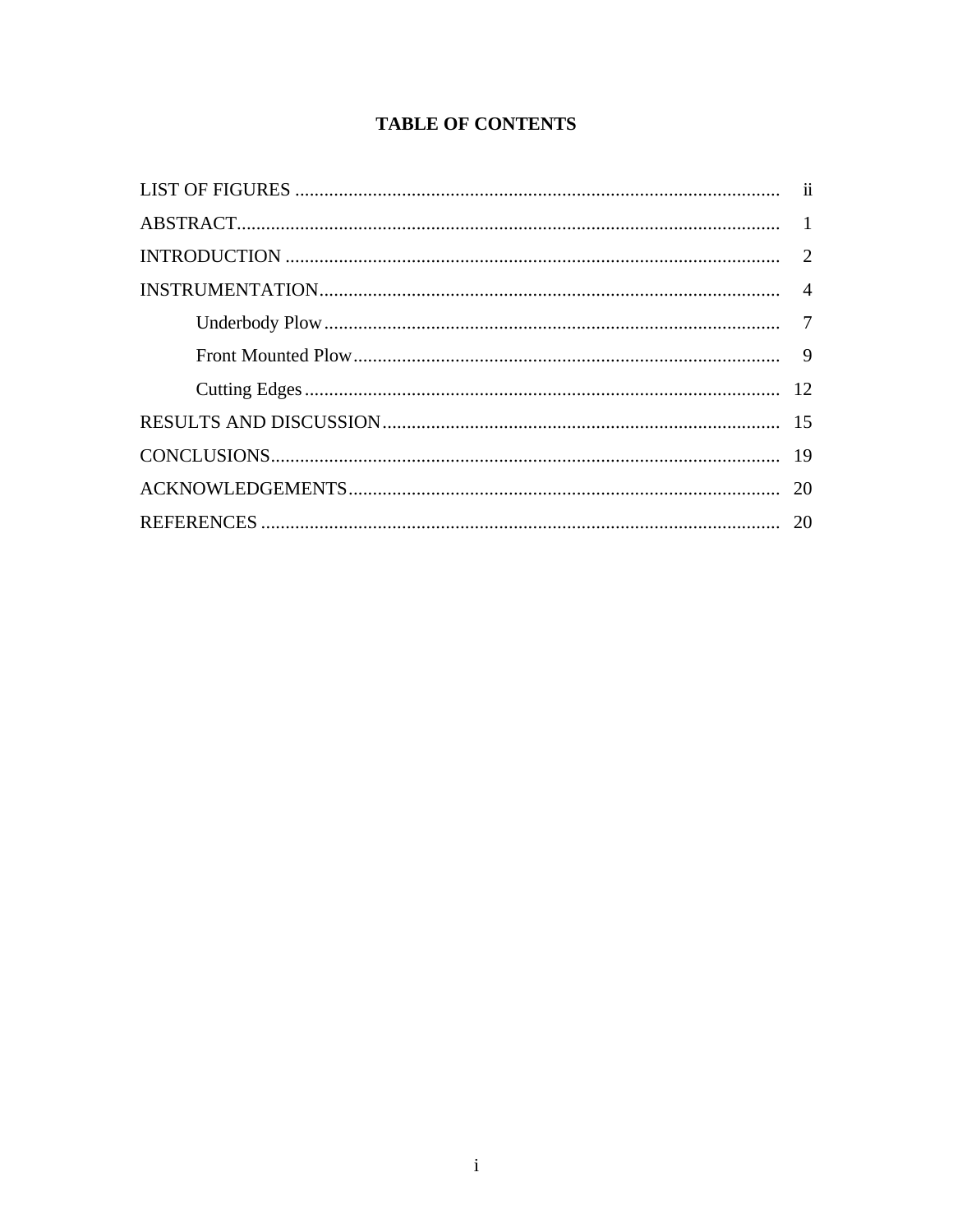# LIST OF FIGURES

| $1a$ : | Typical cutting edge with carbide insert protected by a leading edge           | $\overline{4}$ |
|--------|--------------------------------------------------------------------------------|----------------|
| $1b$ : | SHRP cutting edge, with exposed carbide insert in leading edge                 | 5              |
| 2:     | Segmented nature of the carbide insert in the SHRP cutting edge                | 5              |
| 3:     |                                                                                | 6              |
| 4:     | Schematic side view of the hydraulics that control the underbody plow.         |                |
|        |                                                                                | 7              |
| 5:     | The actual underbody plow, showing both cutting edge and the inclinometer      | 8              |
| 6:     | Schematic diagram of the truck, hitch, and front plow, showing                 |                |
|        | accelerometer location. Each accelerometer is identified by a letter. Thus,    |                |
|        | accelerometer A is mounted on the plow, and measures vertical acceleration 10  |                |
| 7a:    |                                                                                |                |
| 7b:    |                                                                                |                |
| 8a:    | Free body diagram for the plow, showing forces and relevant dimensions 13      |                |
| 8b:    | Free body diagram for the plow hitch, again showing forces and                 |                |
|        |                                                                                | 13             |
| 9:     | Schematic representation of the connection between plow and hitch,             |                |
|        |                                                                                |                |
| 10:    | Cross section of cutting edges used. The SHRP blade (10a) came with            |                |
|        | two types of insert, one soft, the other harder. The regular blade (10b)       |                |
|        |                                                                                | 14             |
| 11:    | Load trace for horizontal and vertical forces from the underbody plow blade 16 |                |
| 12:    | Typical data trace from an accelerometer mounted at                            |                |
|        |                                                                                | 17             |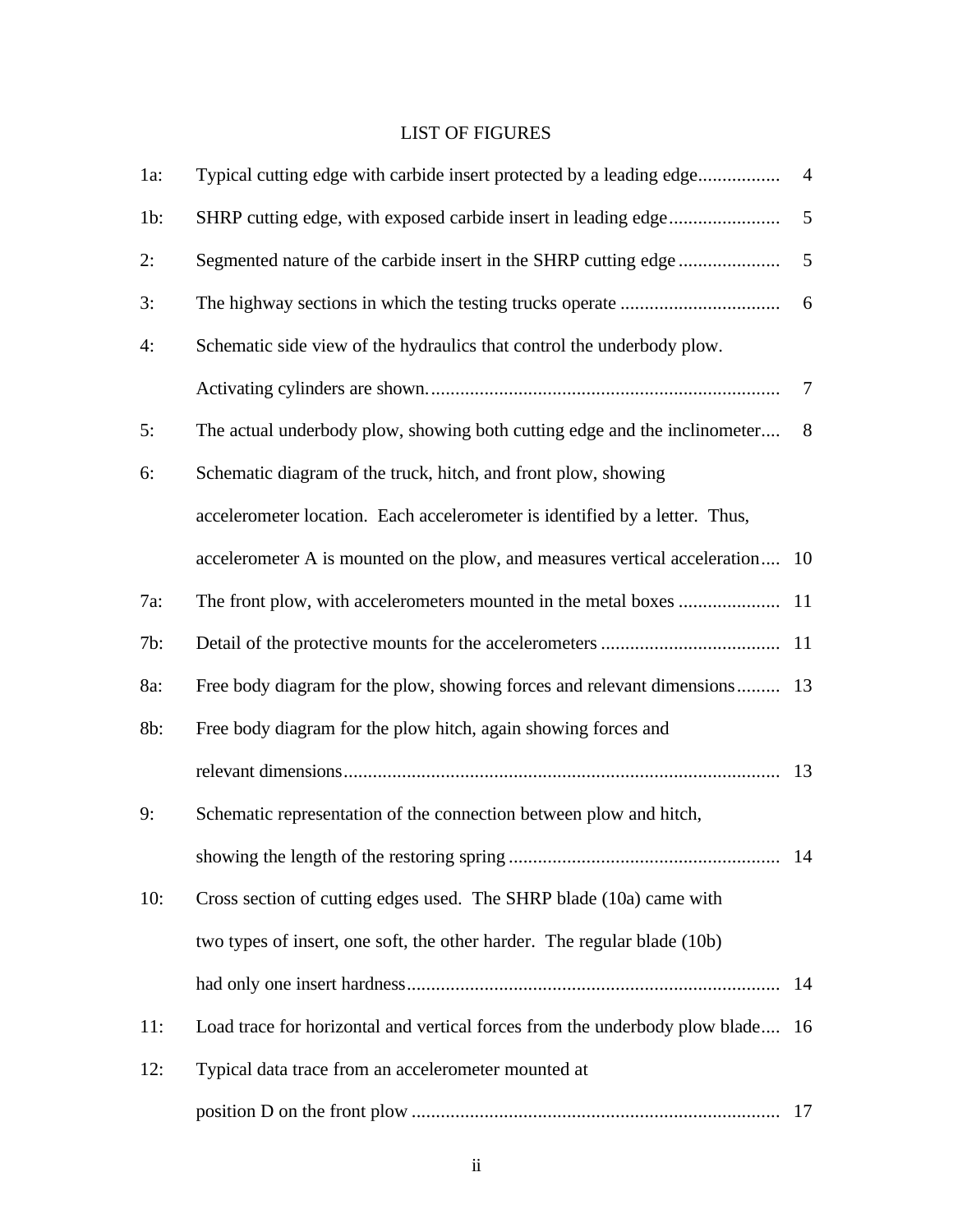# **Final Report of Snow Plow Cutting Edge Test and Evaluation (T & E) Program, FHWA Work Order DTFH71-96-TE028-IA-43**

Wilfrid A. Nixon and YingChang Wei Iowa Institute of Hydraulic Research University of Iowa Iowa City IA 52242-1585 U.S.A.

## **ABSTRACT**

During the winters of 1996-97 and 1997-98, as part of an FHWA Test and Evaluation Program, two front mounted plows and two underbody plows have been instrumented so that the snow and ice scraping loads could be measured. These plows were used during standard snow and ice clearing operations. Three different cutting edge types were tested: One standard cutting edge, and two cutting edges designed according to the guidelines developed under SHRP Project H-204A. The two SHRP cutting edges are distinguished by the hardness of their carbide inserts. One has a carbide insert with a regular hardness (Rockwell A 87.5 to 89.0), while the other insert is somewhat softer than normal (Rockwell A 87.0 to 88.0). During each storm event, two different cutting edges were to be tested, so as to give direct comparisons. Information on plow routes, weather conditions, and operator observations were recorded for each plowing event.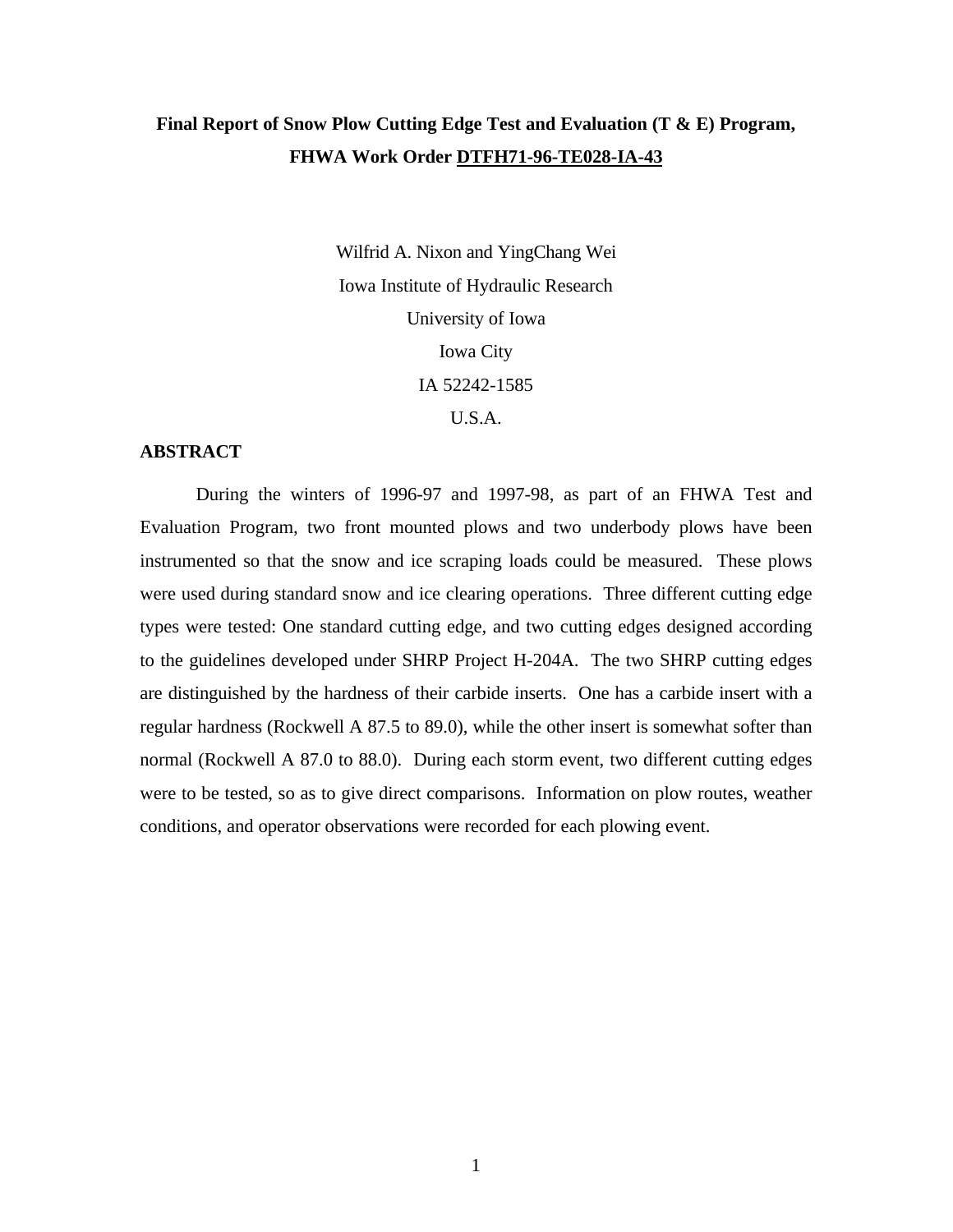## **INTRODUCTION**

For those geographical regions of the World that experience winter weather on a regular basis, the removal of snow and ice from roads is a critical and costly task. Heavily traveled roads must in general be cleared of snow and ice rapidly after the onset of a winter storm, both for safety reasons and for economic reasons.

Studies have shown (e.g. Hanbali, 1994) that the number and severity of accidents often increases with the onset of a winter storm. Appropriate winter highway maintenance can improve road safety by maintaining appropriate friction levels on the pavement surface by the three methods of scraping and/or plowing, application of chemicals, and application of abrasives. Additionally (Nixon, 1997) there is some evidence that winter weather increases trip times significantly. This can be deleterious both for the individual motorist who may be late for work or otherwise inconvenienced and also for industry in general. In an effort to improve efficiency, manufacturing industries are increasingly making use of "just-in-time" practices, in which the road essentially serves as a warehouse. In keeping with these concerns, industrial representatives have indicated (Forkenbrock et al., 1994) that a reduction in transit times between two points is less beneficial than an increase in the predictability of travel times between two points. Put more simply, a decreased standard deviation on travel time is preferable to a decreased mean travel time. Improved winter highway maintenance would lead to a decrease in the standard deviation of travel time and would thus be of significant economic benefit.

In seeking to improve winter highway maintenance an additional concern must be addressed, namely the environment. There is increasing concern about how de-icing chemicals and abrasives may have a deleterious effect on the environment. This means that usage of these chemicals and abrasives will be limited, and other methods of winter maintenance must be improved. This means that plowing and scraping must become more efficient.

However, before scraping and plowing can be made more efficient, a means must be developed to measure that efficiency. Ideally the method developed must be easy to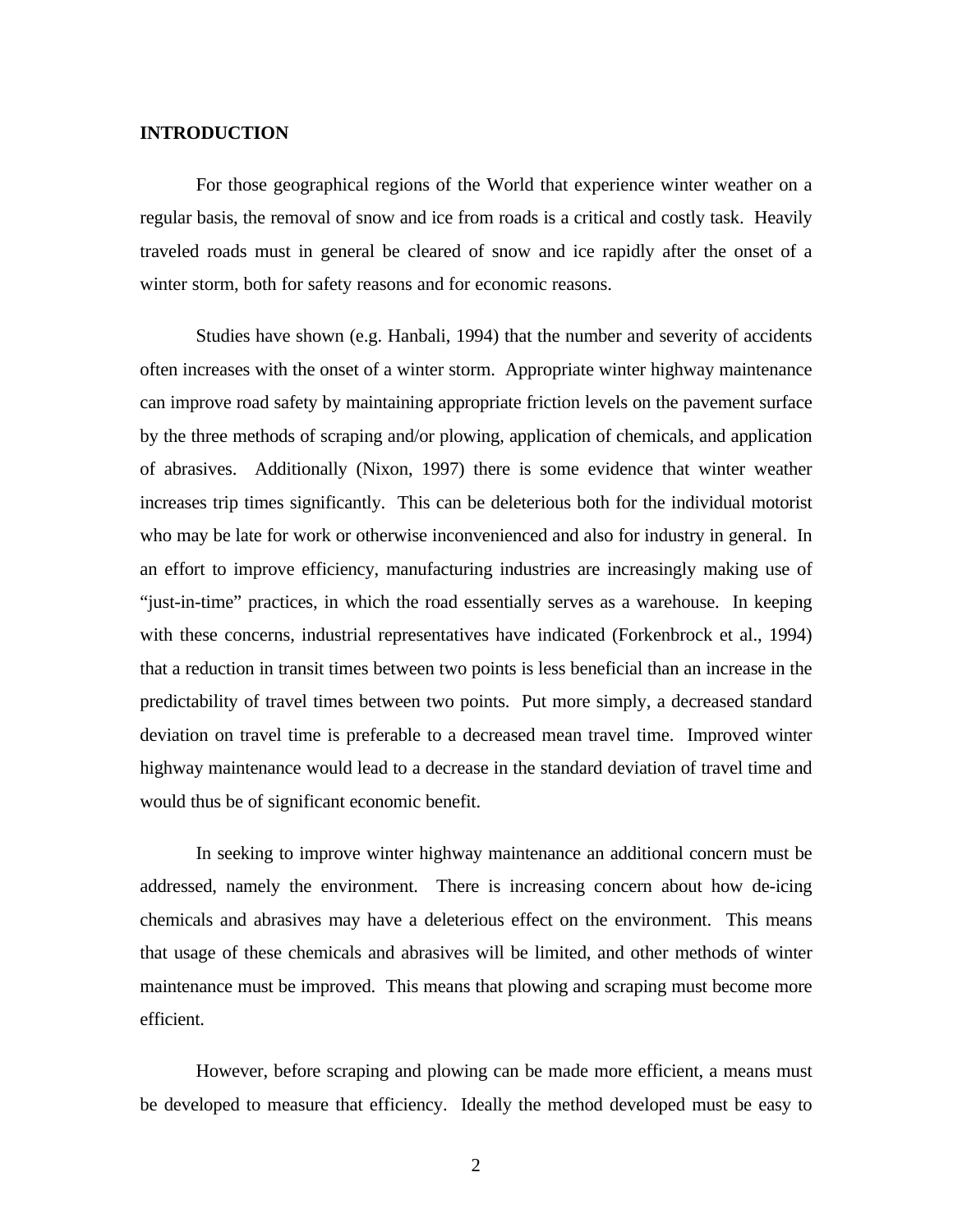use, reliable, and capable of providing repeatable results. It should not require expert handling, but rather should be able to be placed on regular winter maintenance equipment and be used with minimal additional training and effort by the regular plow operators.

The method used to determine the efficiency of a plow is measurement of the plowing load. The choice of the load to measure efficiency is not without problems, but experiments both in the laboratory (Nixon and Chung, 1992; Nixon, 1993; Nixon et al., 1996; Nixon and DeJong, 1997) and in closed-road tests (Nixon et al., 1993; Nixon, 1995; Nixon and Potter, 1996, 1997) have established that the horizontal scraping load is directly related to the amount of ice scraped by an underbody plow. Thus a higher load means that more ice is being scraped. It should be noted that this is not the case for snow removal. When plowing snow there is a minimal likelihood that the plow will rise up on top of the snow and bounce along the surface of the snow (unless the snow is heavily packed). However, in many situations a plow will do exactly this when plowing ice. Accordingly, for the limited situation of scraping ice (and perhaps packed snow) the horizontal scraping load may be taken as a good indicator of the quantity of ice scraped and thus of the effectiveness of the cutting edge.

The purpose of this study, then, has been first to instrument in-service trucks so as to measure the loads experienced by both the front plow and the underbody plow. Once instrumented, these trucks were used to measure the efficiency of three different cutting edges (described below). This second component was the main focus of the study. Figure 1a shows a typical cutting edge, in which the carbide insert is protected by a leading edge. In contrast, as shown in Figure 1b, the SHRP cutting edge design shows that the insert in the new design is exposed to shock loading. Figure 2 also shows the SHRP cutting edge, and the segmented nature of the insert is clearly visible.

The project experienced a number of difficulties. During the first winter (1996-97) no testing could be conducted because cutting edges were not delivered to the three participating states (Alaska, Iowa, and New Jersey) prior to the end of winter. This meant that the Phase I task of developing testing parameters using the instrumented plows could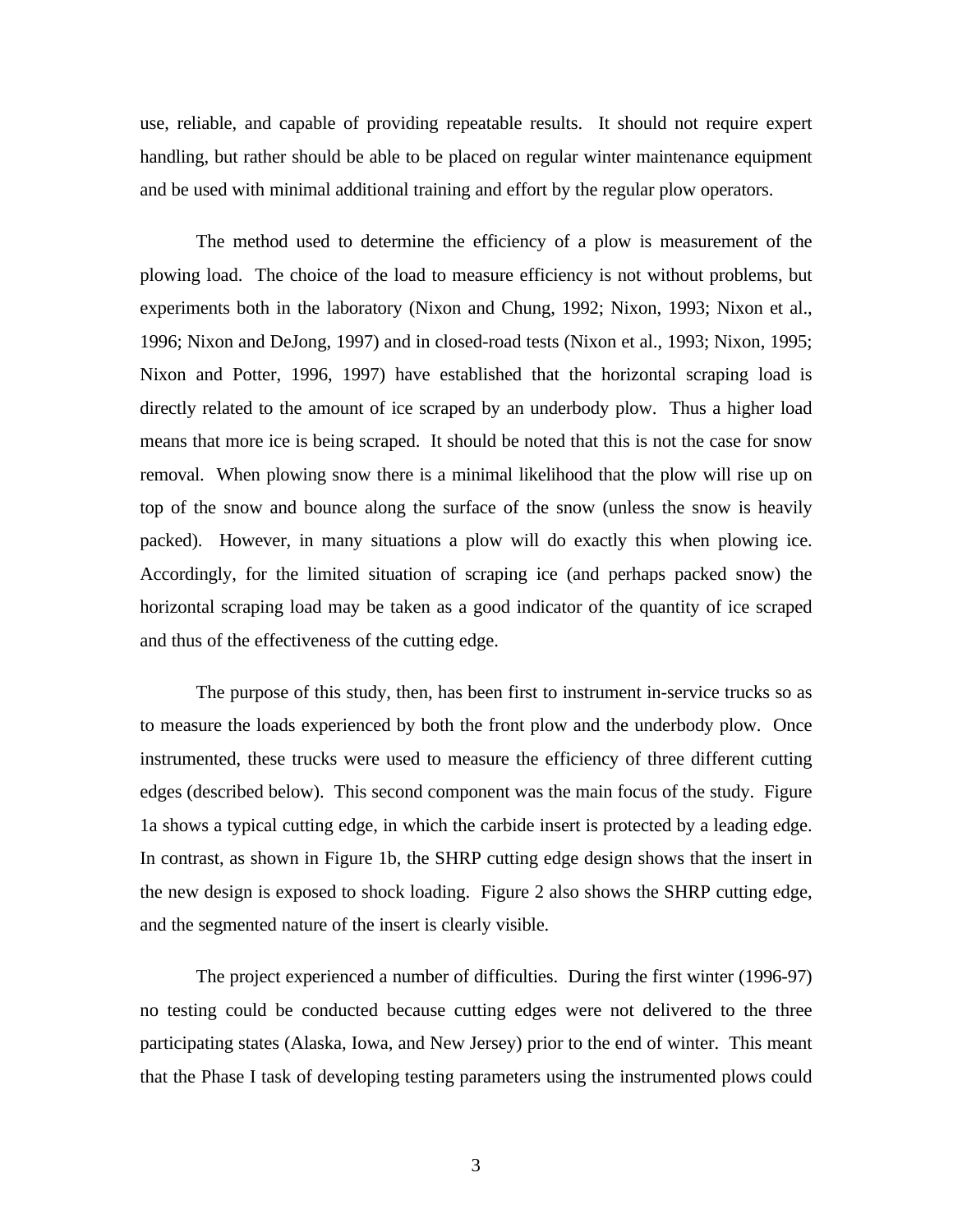not be carried out. To address this, a meeting was held at the 1998 Annual TRB Conference with the prime contractor, and the FHWA project manager. A representative from Alaska DOT was also present. Subsequent to this, Alaska DOT have now received the cutting edges and are testing them during the 1998-99 winter. They will report on their findings in Spring 1999.

# **INSTRUMENTATION**

The two trucks used in this study were standard Iowa Department of Transportation tandem axle dump body trucks, with a Gross Vehicle Weight of 22,680 kg (25 Tons). They were based in the Oakdale Garage Facility, an Iowa DOT truck operations depot located about seven miles from Iowa City. This garage has the responsibility for maintaining parts of Interstate 80 and Highway 218, as shown in Figure 3. In so far as possible, the instrumentation was undertaken so that the trucks were essentially unchanged from the viewpoint of the operator. Each truck still had a second



Figure 1a. Typical cutting edge with carbide insert protected by a leading edge.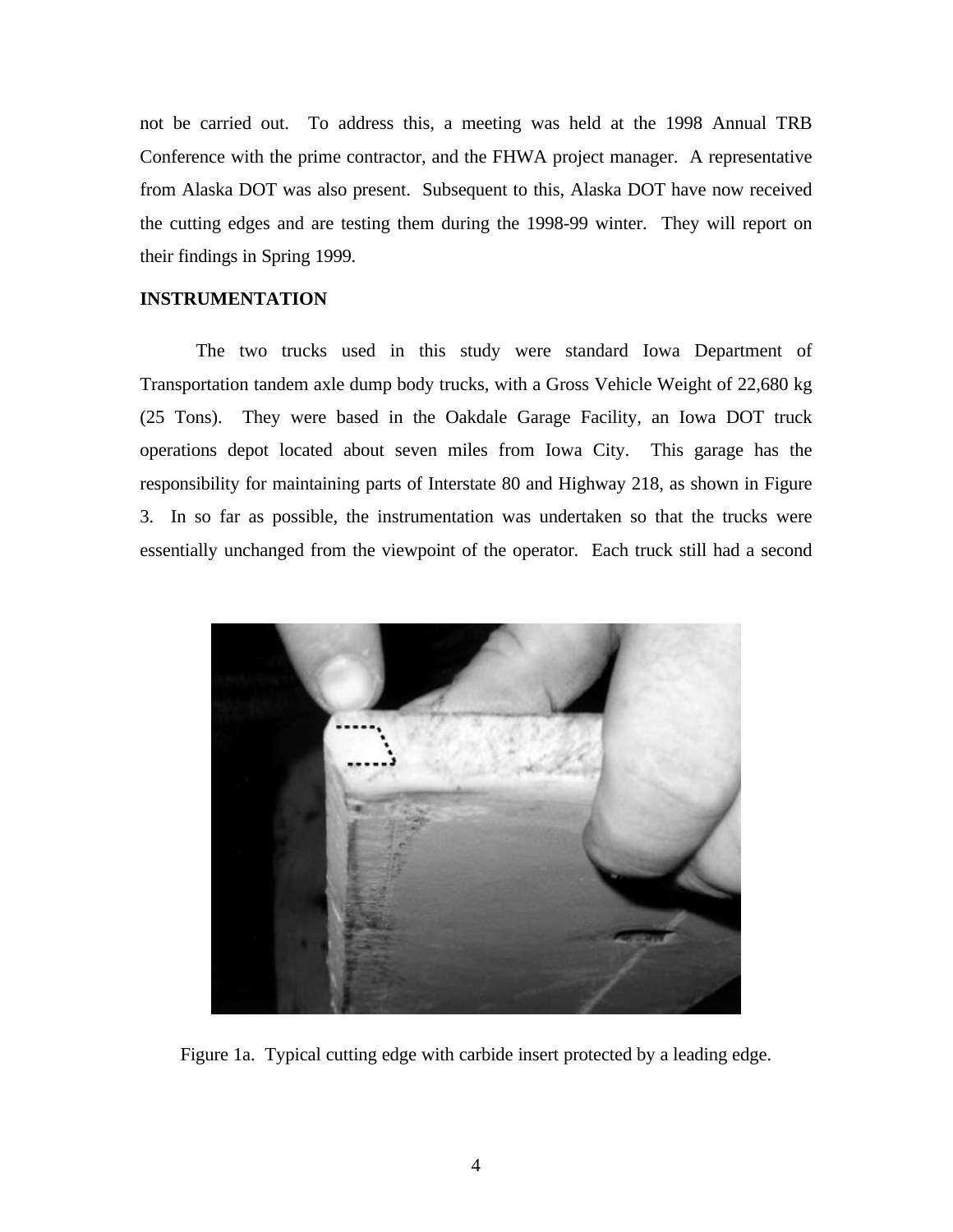

Figure 1b. SHRP cutting edge, with exposed carbide insert in leading edge.



Figure 2. Segmented nature of the carbide insert in the SHRP cutting edge.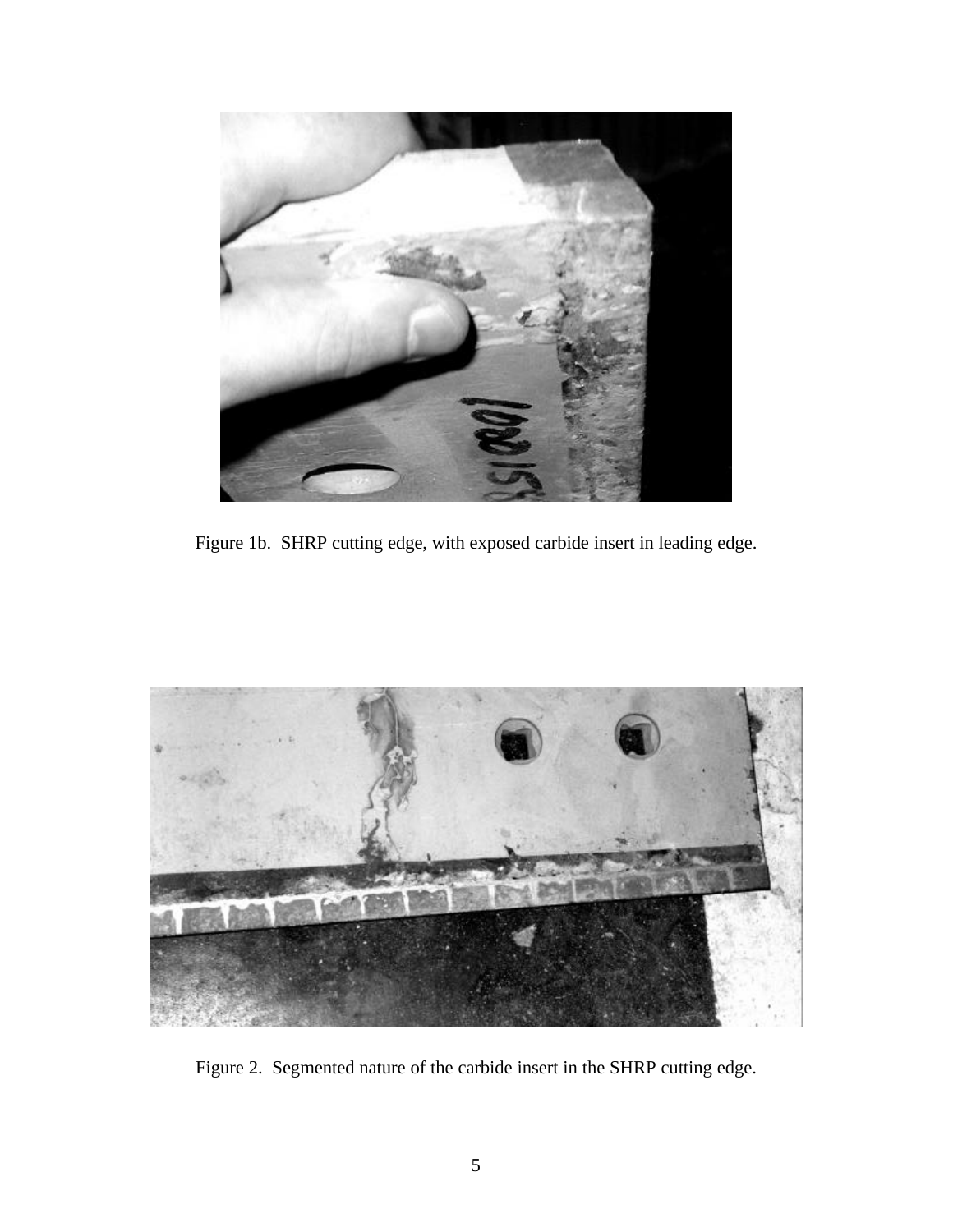Title: iowa.EPS Creator: FastCAD Preview: This EPS picture was not saved with a preview included in it. Comment: This EPS picture will print to a PostScript printer, but not to other types of printers.

Figure 3. The highway sections in which the testing trucks operate.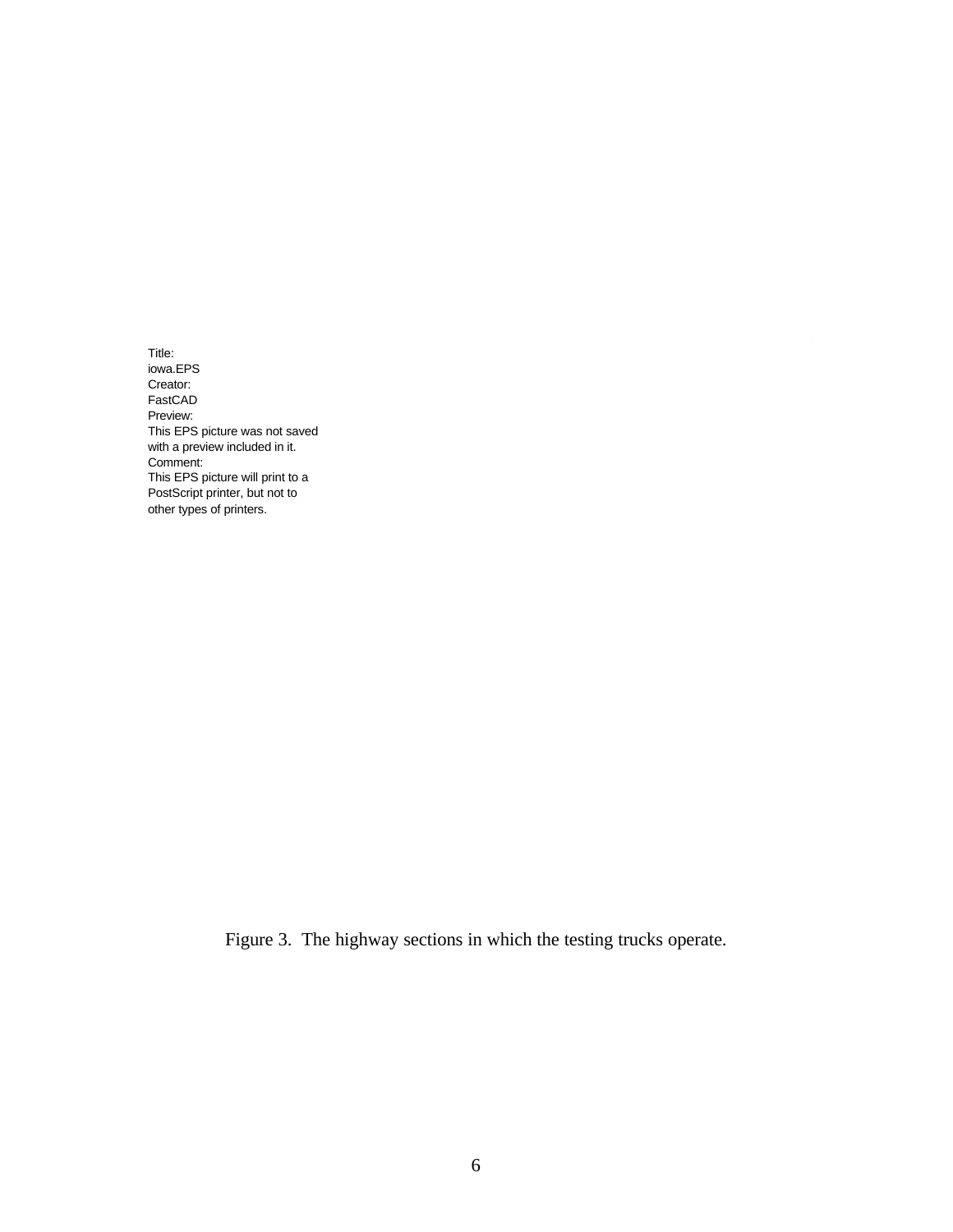seat in the cab, and all electronics associated with the instrumentation had to be stowed beneath this seat, which placed fairly rigorous size constraints on the instrumentation package. Each truck has two operators assigned, and all four operators were instructed in the process of turning on and off the data collection system. The operators were extremely co-operative during this exercise, and the researchers extend their thanks to them and to their supervisor. Operators were instructed that they should, as far as possible, use the trucks as they normally would, in keeping with road and weather conditions. After each run in which data were collected, operators noted conditions, date and time in a simple log book.

#### **Underbody Plow**

The underbody plows were instrumented as described in Nixon and Potter (1996, 1997). The two main hydraulic cylinders shown in Figure 4 provide the down-force to the underbody plow. The third cylinder (there are two cylinders linked so that only one control is required) controls the rotation of the plow. The plow has a vertical range of

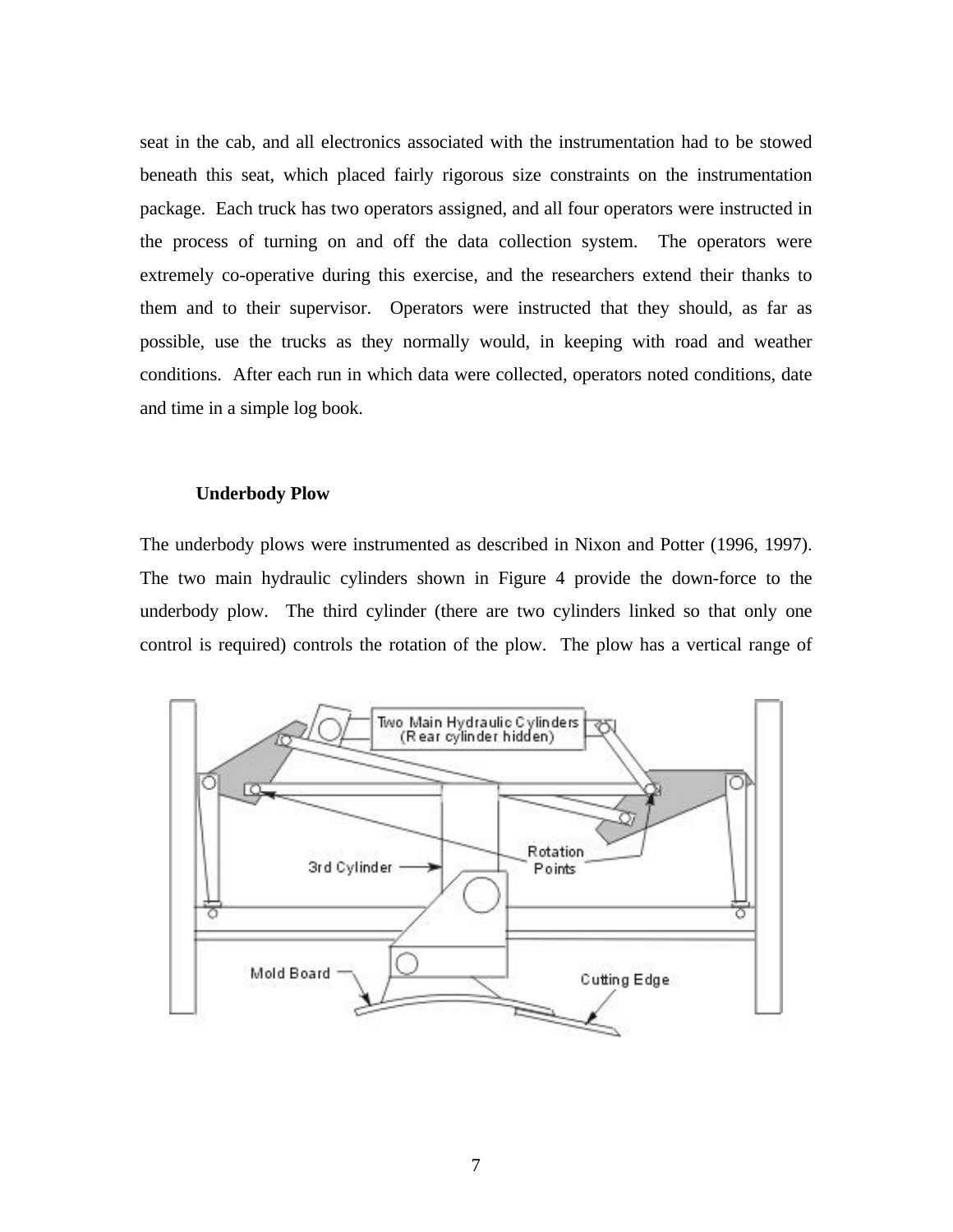Figure 4. Schematic side view of the hydraulics that control the underbody plow. Activating cylinders are shown.

movement of about 15 cm, and can rotate through 60°. Figure 5 shows the actual underbody plow. The cutting edge is clearly visible, and the inclinometer is mounted in the circular metal container.



Figure 5. The actual underbody plow, showing both cutting edge and the inclinometer.

Three pressure sensors were located in the hydraulic lines going to the two main cylinders and to the third cylinder. These sensors had a capacity of 0 - 24 MPa (0 - 3,500 psi) and gave a linear output signal of  $0 - 5$  V. The inclinometer had a range of  $0 - 90^\circ$ and gave a linear output of 0 - 10 V. The data from these sensors were recorded using a CardCorder data logger (manufactured by Cranfield Impact Centre Ltd.). These data loggers are small (and can thus fit under the truck seat as required - see above) and rugged, having been originally designed for use in racing cars. The data loggers could record data at up to 1,000 Hz, and had a storage capacity of 1 Mb, on a special memory card. After testing, the card was removed from the data logger and transferred to a PC by using a PCMCIA card reader.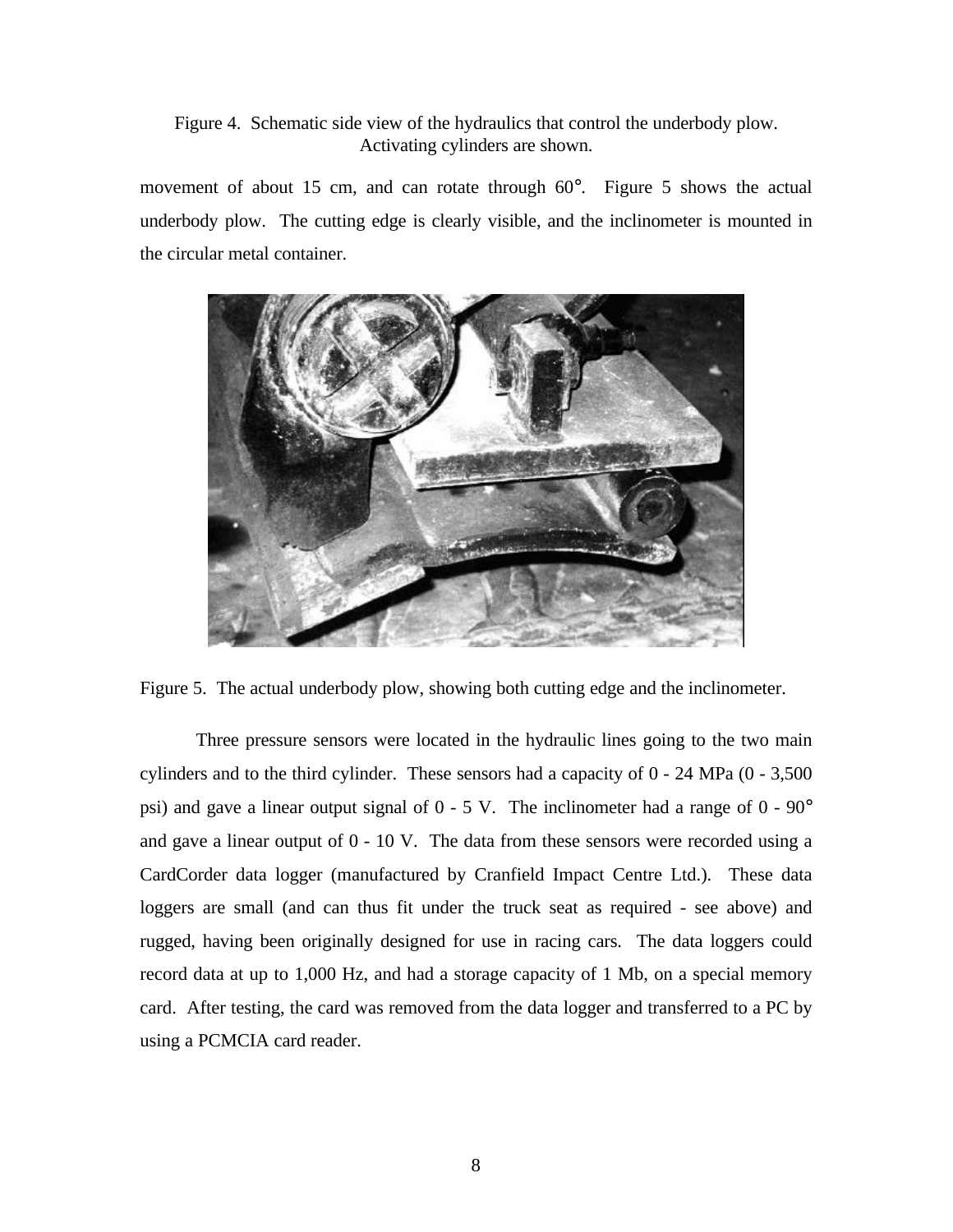Clearly calibration of the system is critical to obtaining useful results. In a previous study (Nixon and Frisbie, 1993) considerable effort was expended to develop an effective calibration system, using portable hydraulic pumps capable of applying known loads to the underbody plow. Both trucks were calibrated on a number of occasions, and consistently produced linear and repeatable relationships between the applied force and the voltage from the pressure sensors. The inclinometers were more easily calibrated using an electronic protractor. This relationship was also linear (Potter, 1996).

The instrumentation for the underbody plow has now been used on a number of different vehicles under a variety of conditions. While not deployed throughout a fleet, it has now reached a point at which it may be considered a relatively mature technology, in so far as instrumenting an underbody plow is now no longer a research project in and of itself.

#### **Front Mounted Plow**

Measuring the forces on a front mounted plow is considerably more complex than measuring those on an underbody plow, primarily because the front plow (when used with a standard U.S. hitch) floats over the surface. That is, it is not forced down onto the road surface, in contrast with an underbody plow. Accordingly there are only two approaches that can be used to determine the forces experienced by a front mounted plow as it is used to plow ice or snow. The plow may be instrumented with strain gages to determine the strain induced in the plow by the plowing action. Alternatively, the accelerations experienced by the plow may be determined (using accelerometers). By relating these accelerations to those of the truck and the plow carrier (or hitch) the forces acting on the truck may be determined (Nixon et al., 1997). The approach chosen for this study was to use accelerometers. The primary reason for this choice was that attempts to use strain gages in prior experiments (as part of the SHRP H-206 project) experienced significant problems.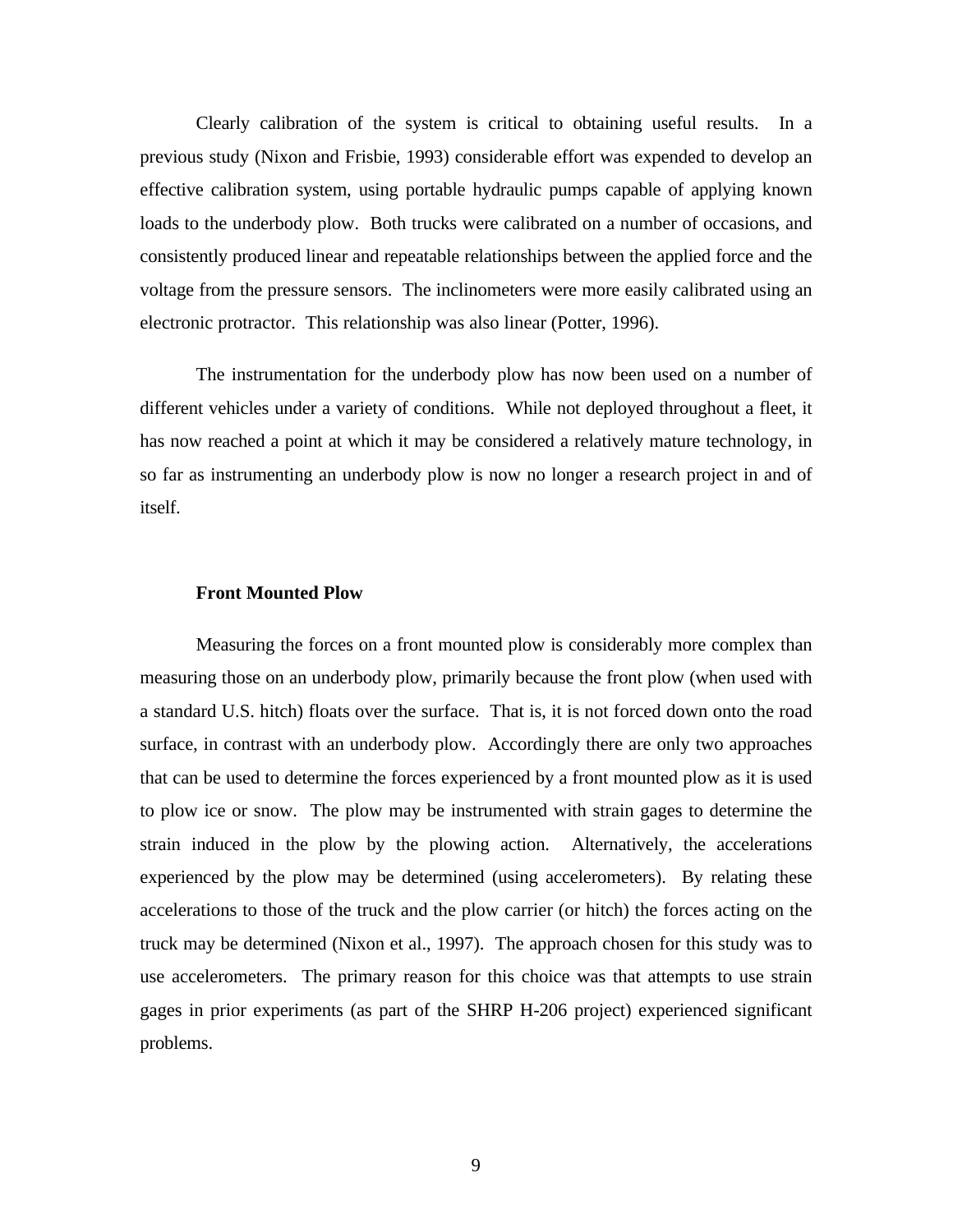The vehicle was instrumented with twelve accelerometers, as shown schematically in Figure 6. Figure 7 shows the plow itself. Figure 7a shows how the accelerometers are mounted and connected. The metal boxes (seen close up in Figure 7b)

Creator: CorelDRAW 7 Preview: This EPS picture was not saved with a preview included in it. Comment: This EPS picture will print to a PostScript printer, but not to other types of printers.

Title: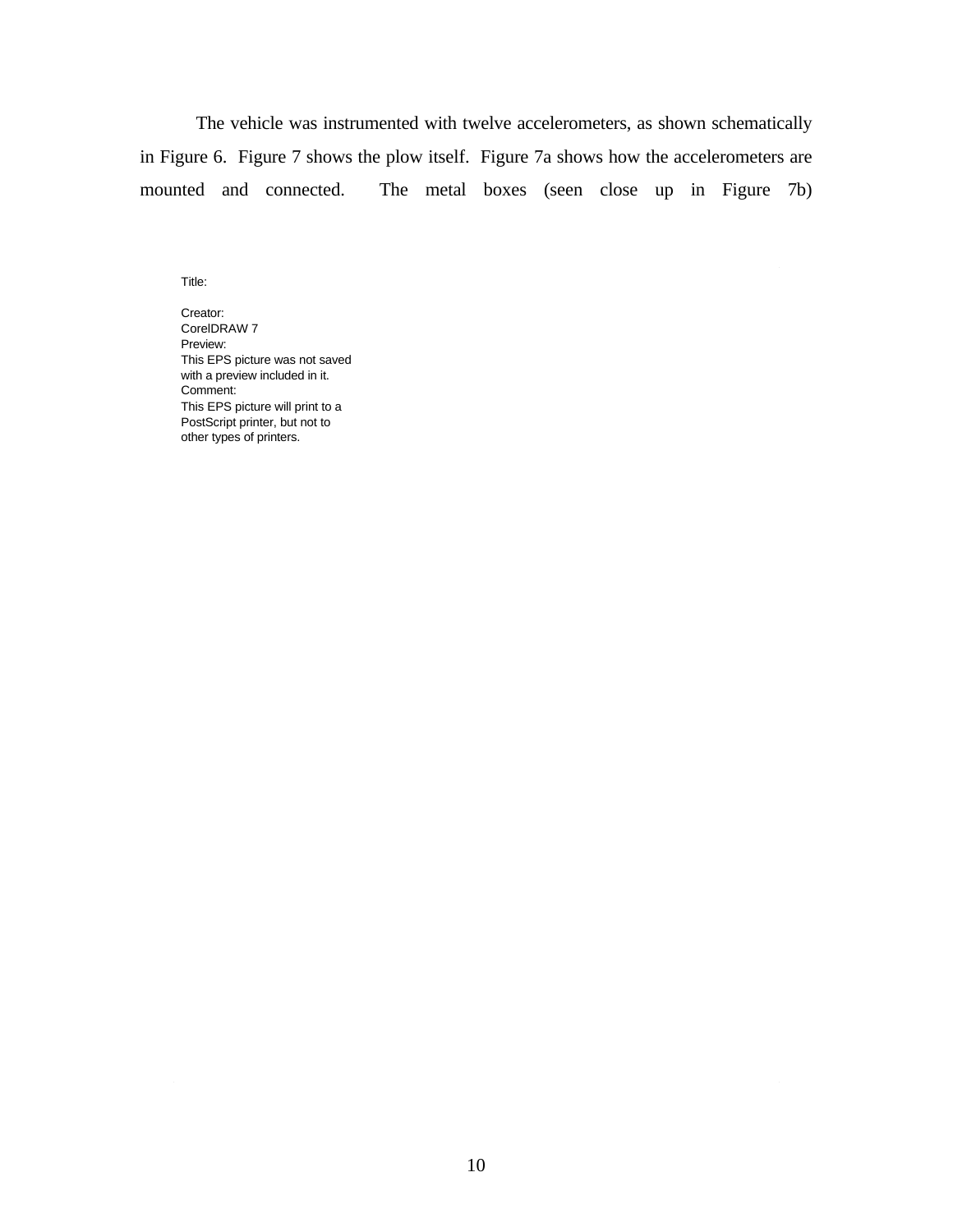Figure 6. Schematic diagram of the truck, hitch, and front plow, showing accelerometer location. Each accelerometer is identified by a letter. Thus, accelerometer A is mounted on the plow, and measures vertical acceleration.



Figure 7a. The front plow, with accelerometers mounted in the metal boxes.



Figure 7b. Detail of the protective mounts for the accelerometers.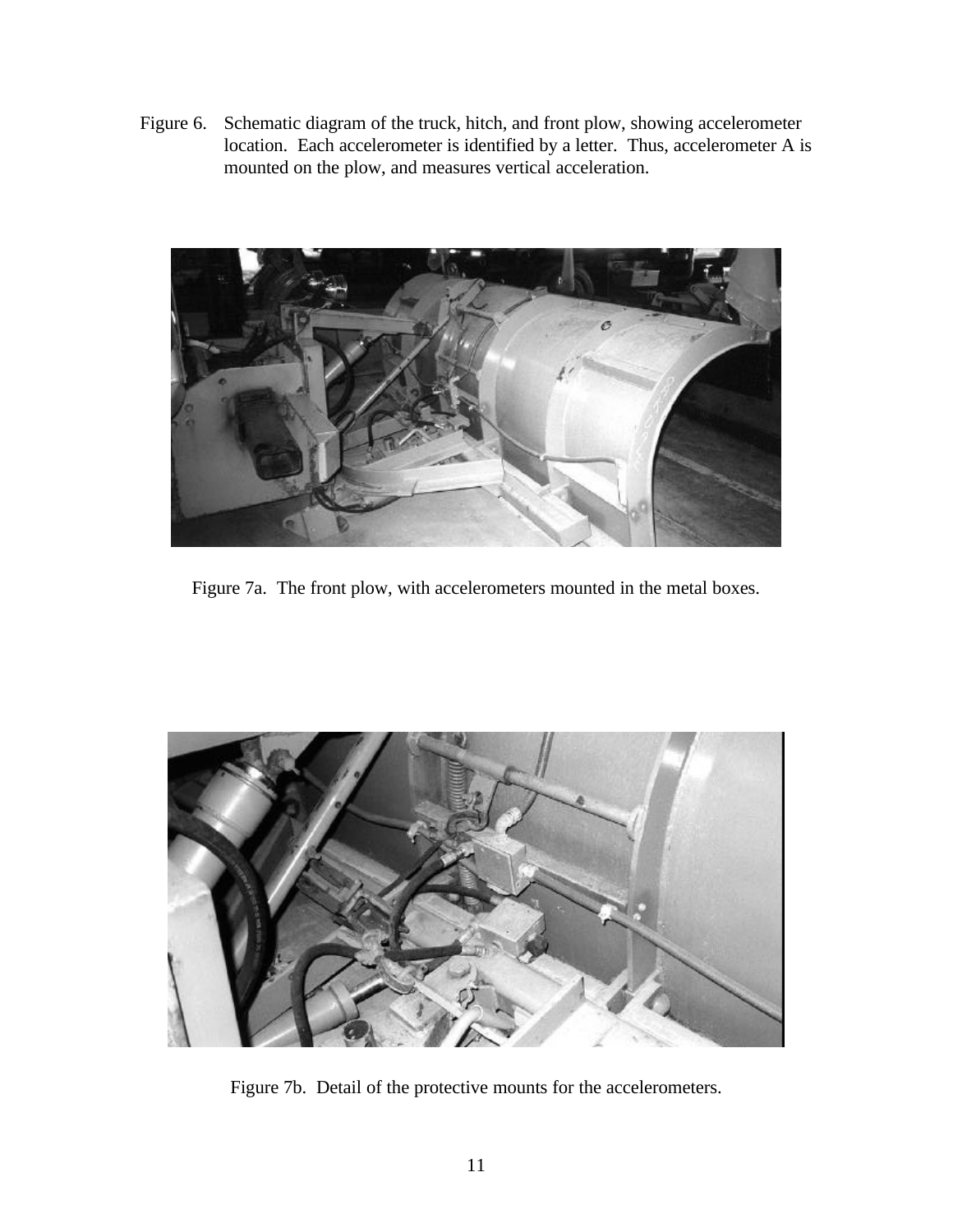contained the accelerometers, and the gray cable containers carried the wiring between the accelerometers. These protective measures did work, in so far as there were no difficulties experienced with damaged accelerometers or cabling. However, occasional loose connections proved troublesome, and as noted below, one non-functioning accelerometer effectively renders a complete test run useless.

Using appropriate free body diagrams (see Figure 8a for the Plow and 8b for the Plow Hitch) appropriate equations can be developed which allow the forces acting on the plow to be determined from the accelerations. While it is possible to determine loads on the plow from the accelerations alone, this can lead to significant errors. This problem of error accumulation can be avoided if the length of the spring between the carrier and the plow is known (see Figure 9). Accordingly, in more recent tests, the force in this spring was measured so that useful load data for the front plow could be obtained.

# **Cutting Edges**

Three different cutting edges were used in this experiment. Two had the crosssectional shape developed in the SHRP H-204 A Project (Nixon, 1993) and shown in Figure 10a. These cutting edges have a carbide insert that is situated on the leading edge of the cutting edge. The two cutting edges with this cross-section were differentiated by the hardness of the carbide insert. For the first cutting edge, termed cutting edge A, the insert has a hardness of between 87.5 and 89.0 on the Rockwell A scale. The second cutting edge, termed cutting edge B, has a softer carbide insert, with hardness between 83.3 and 87.5 on the Rockwell A scale. The third cutting edge used a standard shape, as shown in Figure 10b. The insert for this edge had a hardness of between 87.5 and 88.2 on the Rockwell A scale. All three cutting edges were manufactured by Kennametal, a company based in Latrobe, PA.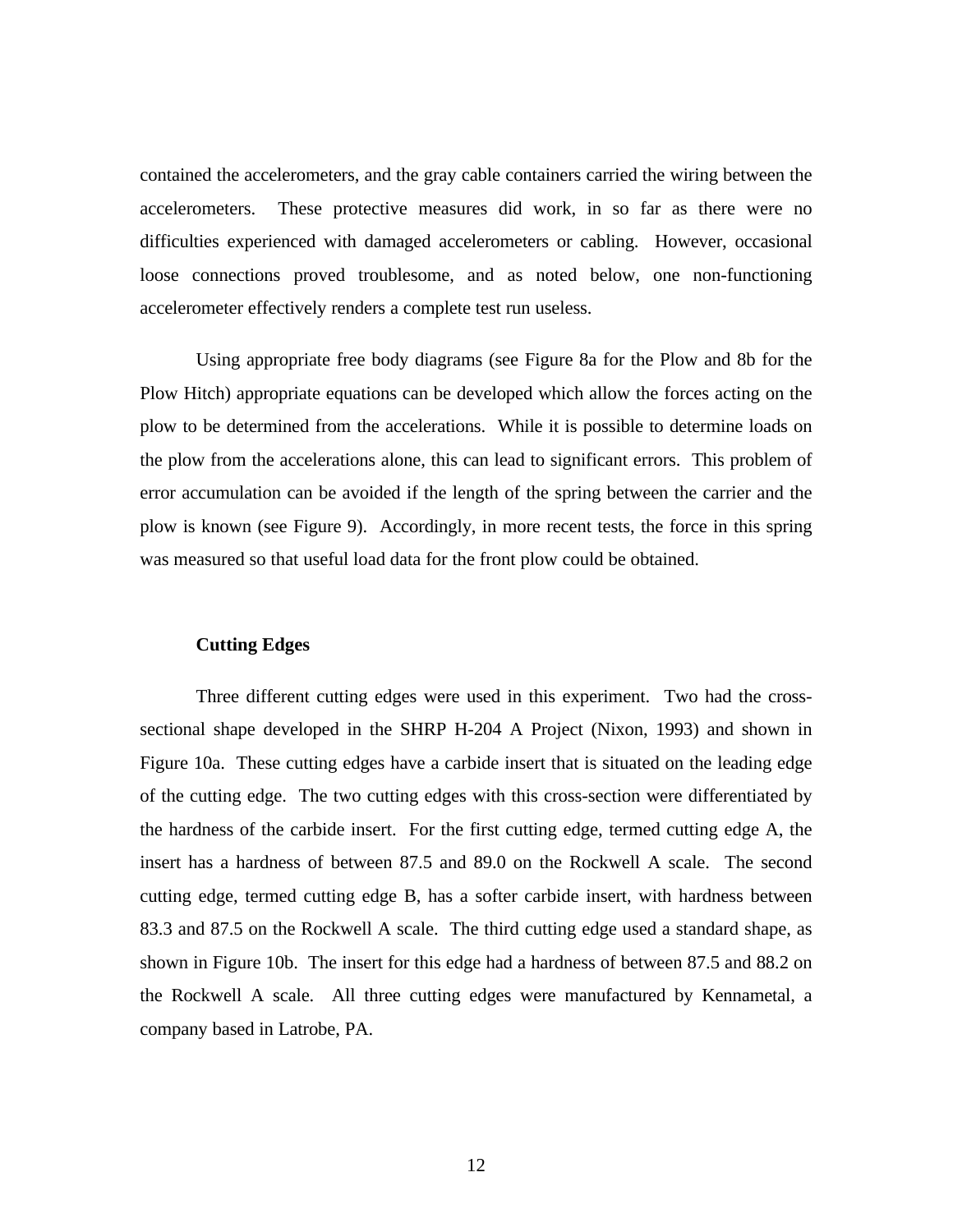

Figure 8a. Free body diagram for the plow, showing forces and relevant dimensions.

| Title:                                                                                                                                                                                          |  |  |
|-------------------------------------------------------------------------------------------------------------------------------------------------------------------------------------------------|--|--|
| Creator:<br>CorelDRAW 7<br>Preview:<br>This EPS picture was not saved<br>with a preview included in it.<br>Comment:<br>This EPS picture will print to a<br>$D$ aat $C$ arint naintan but nat ta |  |  |

Figure 8b. Free body diagram for the plow hitch, again showing forces and relevant dimensions.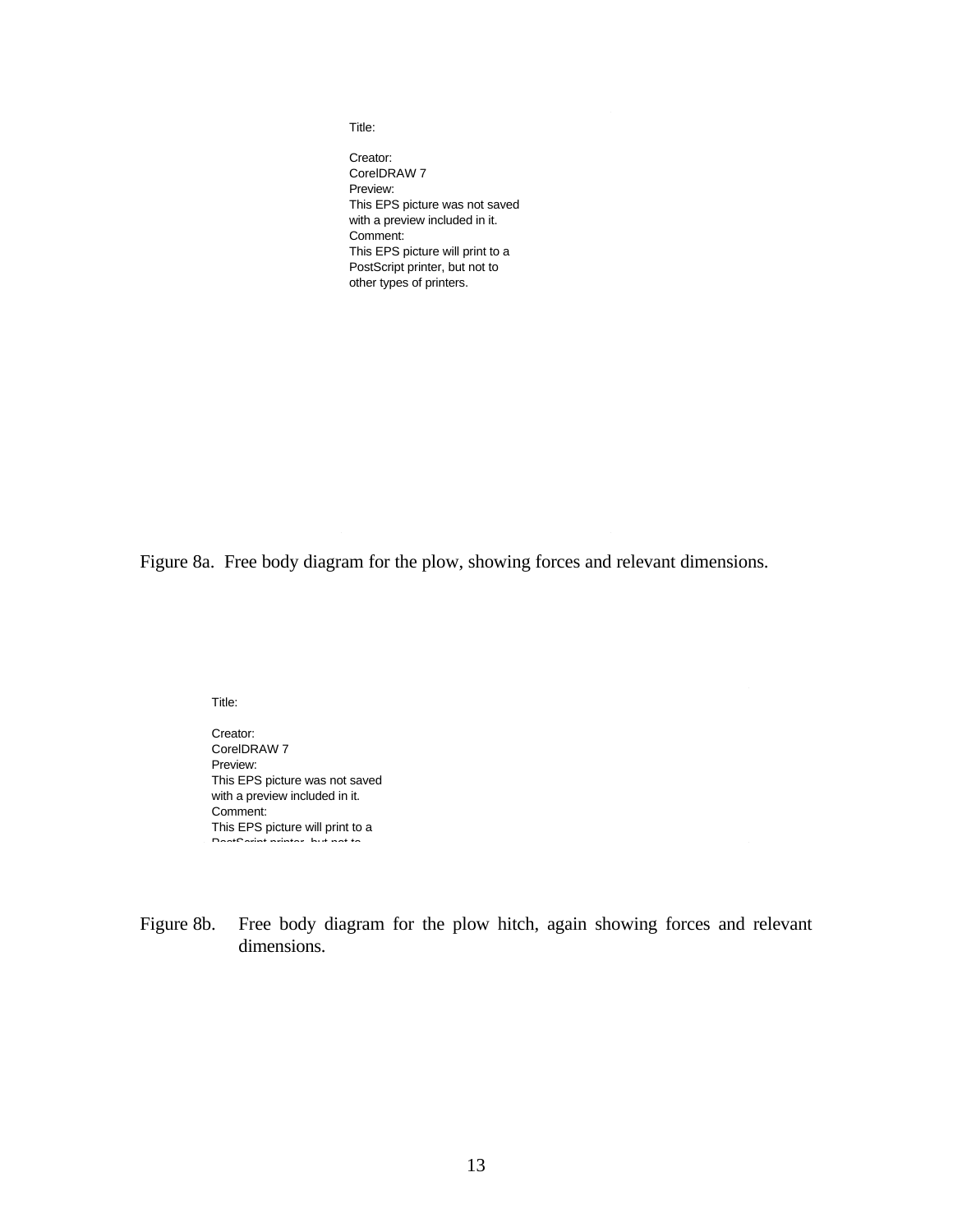

Figure 9. Schematic representation of the connection between plow and hitch, showing the length of the restoring spring.

Figure 10. Cross section of cutting edges used. The SHRP blade (10a) came with two types of insert, one soft, the other harder. The regular blade (10b) had only one insert hardness.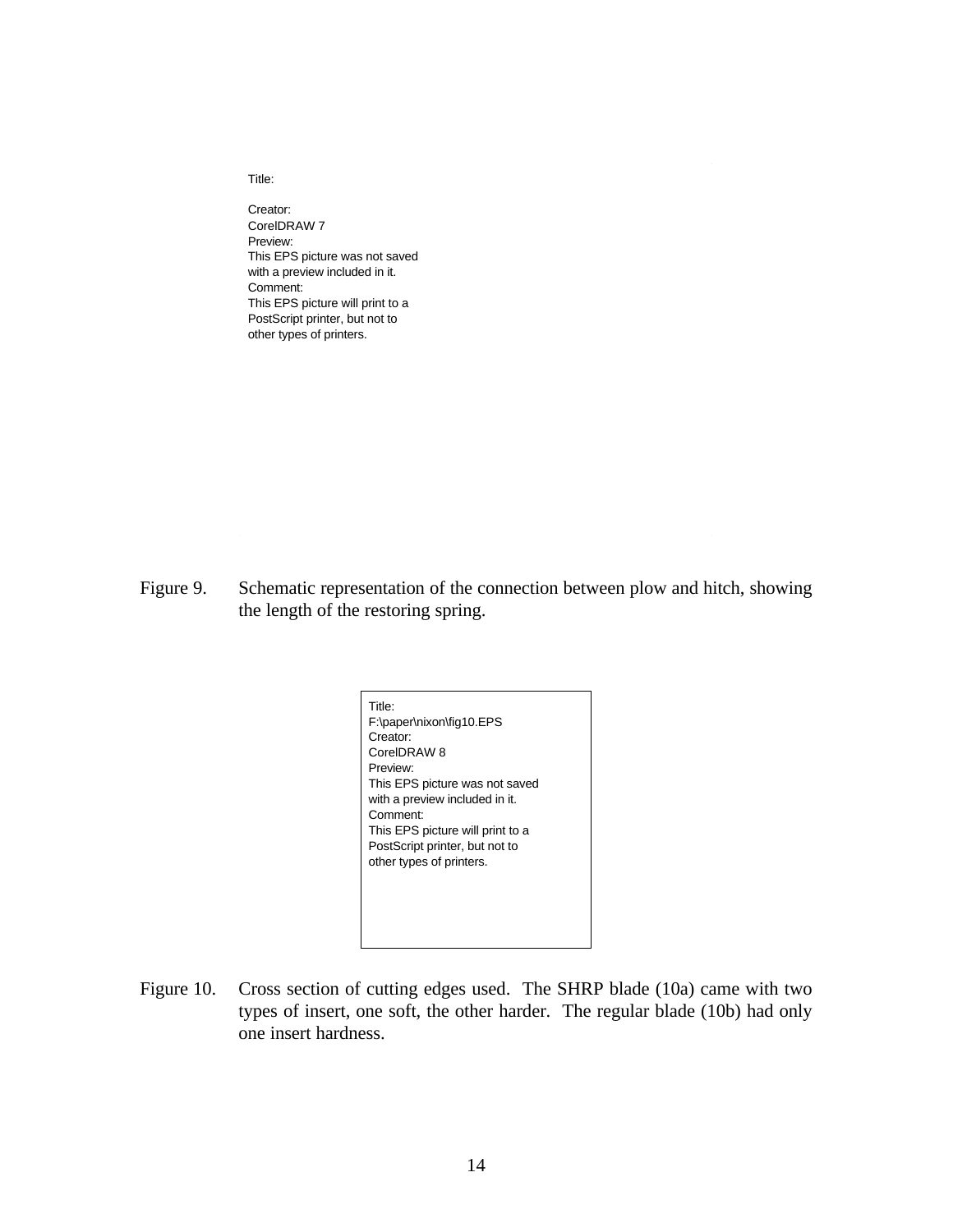### **RESULTS AND DISCUSSION**

The results of this study must be considered disappointing, because of considerable, and ultimately unsolved difficulties with the data acquisition system. In essence, the job of collecting data from twelve accelerometers and one load cell (to measure the front plow loads) proved too complex for field deployment. The CardCorder failed repeatedly, and when it could be made to work, other difficulties with the accelerometers precluded a complete data record being assembled. Without data from all accelerometers and the load cell, the scraping loads cannot be determined.

In total, attempts to measure loads were made during twenty-one different storms. After each data collection attempt, operators would remove the data card from the CardCorder, and take it to a computer that was equipped with a card reader. The data were then downloaded to the computer, and subsequently collected by University of Iowa personnel for evaluation and analysis.

The complexity arises from having to have so many different sensors operating flawlessly in a very hostile environment. As noted above, the protective measures taken did work, but loose connections proved to be a major difficulty. The vibrations associated with plowing clearly require a very rigorous connection scheme that was not available through the equipment gathered for this project. In future studies of a similar type this must be kept in mind.

Figure 11 shows a typical load trace for the horizontal and vertical loads from an underbody plow (using a standard cutting edge). The relationship between vertical and horizontal loads shown on this trace is typical, in that the horizontal load is a fixed fraction of the vertical load. The horizontal load reflects the thickness of ice or compacted snow being removed from the pavement. In general, the higher the horizontal load, the more ice is being scraped. The vertical load reflects the effort required to keep the cutting edge removing ice. Previous limited testing with non-standard cutting edges, conducted in closed road situations, have shown that the ratio of vertical to horizontal forces can be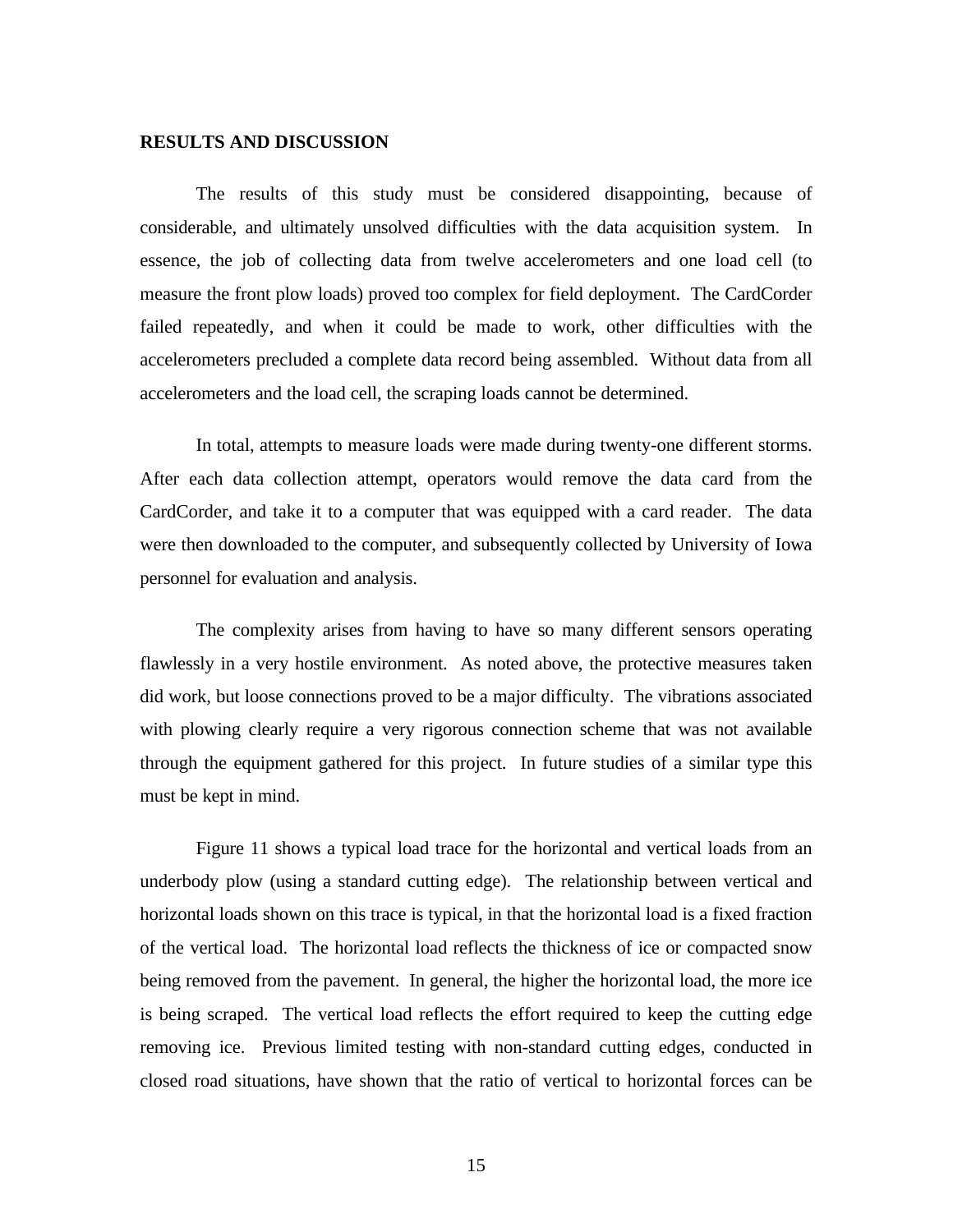reduced by using a cutting edge shaped like the SHRP cutting edge. However, the endurance of such shapes is far from clear, as noted above.

One of the aims of the T&E project was to lower the ratio between vertical and horizontal forces for the underbody plow. A lower ratio implies more efficient removal of ice. Clearly, examining only one trace does not allow for comment on improvements in efficiency. As noted above, insufficient data were collected to allow for any detailed comment or insight on this issue that goes beyond that found in previous studies.

Title:

Creator: CorelDRAW 7 Preview: This EPS picture was not saved with a preview included in it. Comment: This EPS picture will print to a PostScript printer, but not to other types of printers.

Figure 11. Load trace for horizontal and vertical forces from the underbody plow blade.

Figure 12 shows an example of the accelerations obtained for the front mounted plow (these readings came from the accelerometer D on the plow - see Figure 6). However, these individual data traces on their own are insufficient for a full determination of scraping loads. The value of the reading of a single accelerometer is only realized when the data are combined with all other accelerations, to determine the forces acting on the vehicle (and most especially the plow). This was one of the frustrations of the project. The failure of a single sensor essentially caused failure of the whole test run, since even if all other sensors worked, no meaningful data could be obtained without the data from the failed sensor. Each sensor provided a critical value for solving the force-acceleration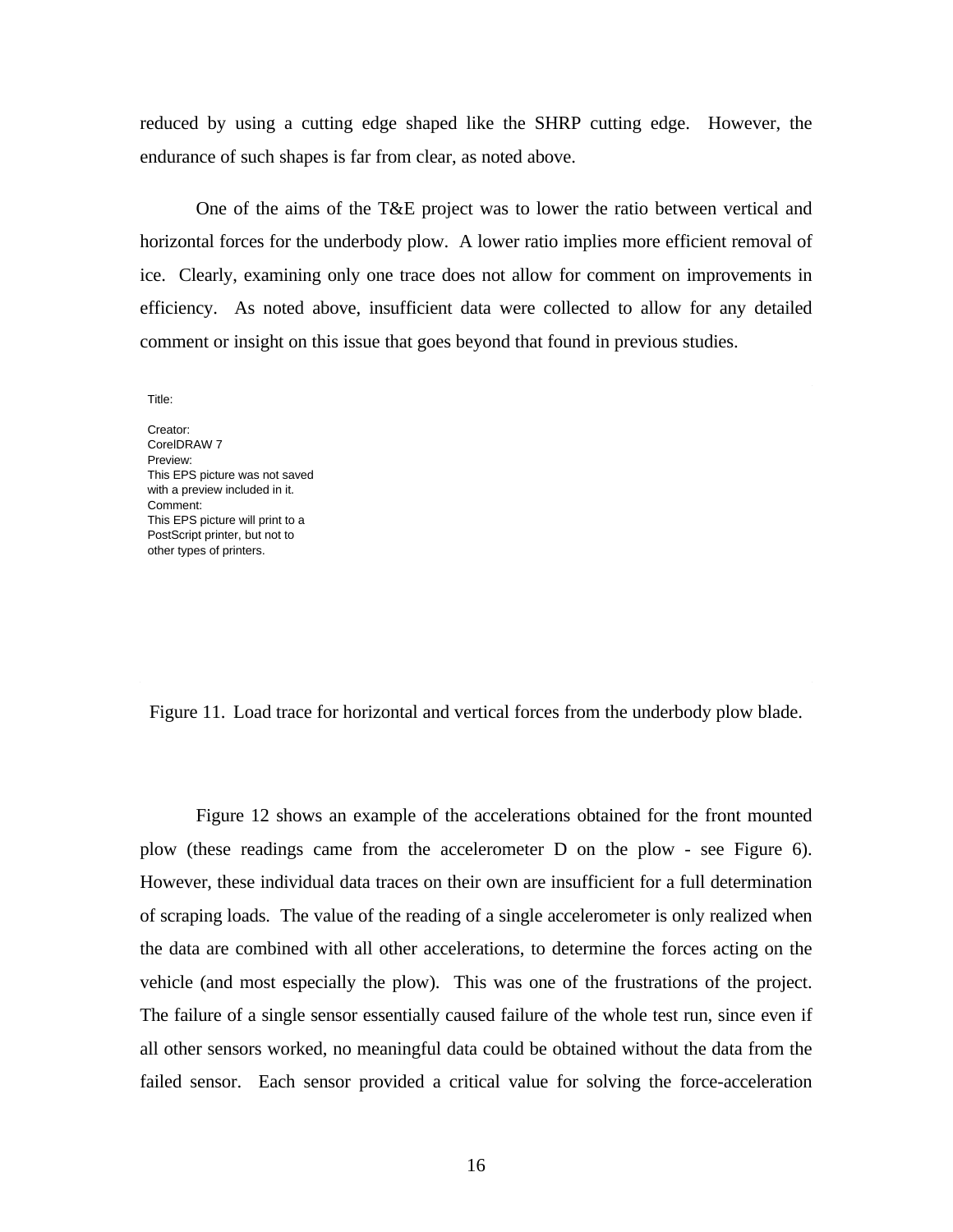equations. Clearly, obtaining and placing redundant sensors on plow, hitch, and truck could solve this problem. Time and budgetary constraints did not allow this to be done. Given this, no direct comparison of scraping forces between the three cutting edges can be made, and thus no objective recommendation is possible.

Title:

Creator: CorelDRAW 7 Preview: This EPS picture was not saved with a preview included in it. Comment: This EPS picture will print to a PostScript printer, but not to other types of printers.

Figure 12. Typical data trace from an accelerometer mounted at position D on the front plow.

Personnel at the Iowa DOT Garage expressed considerable concern about the durability of the new cutting edge design. It was their opinion that this design would not be sufficiently durable for field operations.

This opinion was based on limited experience using the new cutting edge shapes. Iowa DOT personnel found that the cutting edges exhibited failure in one of two ways. Carbide inserts could be broken away from the cutting edge, due to their exposed position on the front of the cutting edge. In addition, wear of the carbide was relatively rapid (in comparison with the regular blades) such that the new cutting edges were worn out after one event's plowing. In this context, an event is one storm. However, the actual distance traveled by a truck in a given storm is not known, since the route for that plow may have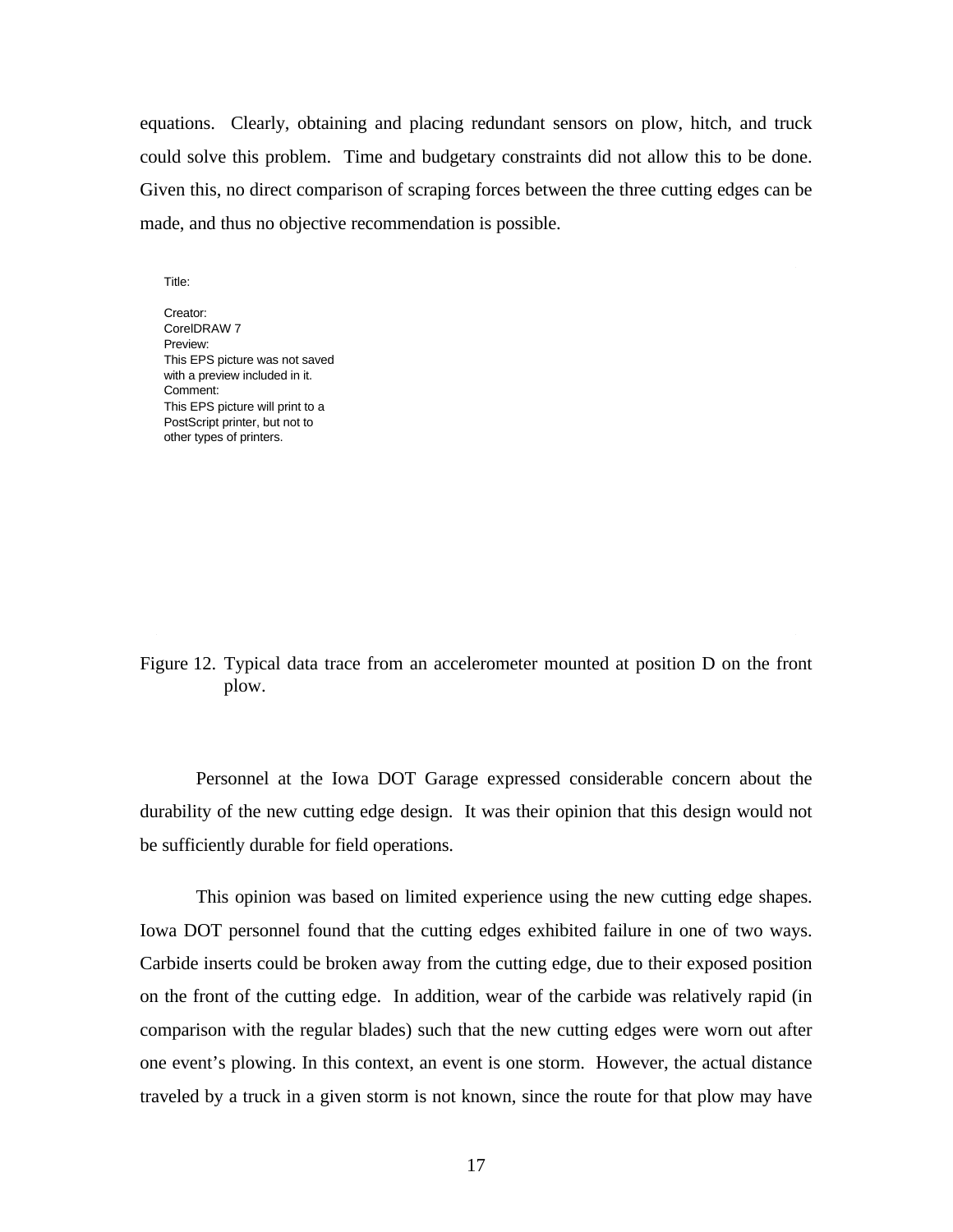been traversed more than once during a storm. Nonetheless, the anecdotal evidence of the operators suggests that the SHRP design wore out more rapidly than the standard carbide insert cutting edge. It should be noted that these observations did not include tests with the softer of the carbide inserts. This may be important, since this softer insert was designed to avoid damage due to shock loading that appears to have caused the breaking away of the carbide inserts.

The major error with the approach taken herein has been to go from a researchbased program (Nixon et al., 1997) to a field deployment of the same system. In the tests reported in Nixon et al., the truck scraped over distances on the order of 100 meters. This is clearly much shorter than a route of several tens of kilometers. A system that could be nursed along for short duration tests was not adequate to the additional rigors of field deployment. The equipment failed to perform as expected, or as required. In short, while it was stated above that "instrumenting an underbody plow is now no longer a research project in and of itself," the same statement is far from being true for front mounted plows.

Insofar as lessons can be learned from a failed experimental program such as this, the following points are offered.

- Field instrumentation should be as simple as possible, especially if it is to be used in real world situations. In such situations, equipment must be expected to operate for a complete shift without adjustment, resetting, or any other operator involvement. This was clearly not the case for the front plow instrumentation.
- Electronic equipment, especially data loggers (without which no experimental data will be collected) should be carefully specified and rigorously tested prior to acceptance by the investigating party. Many of the difficulties in this project stemmed from a data logging system that failed to perform to project specifications. This was a result of trying to save money and remain within budget by going with a minimally capable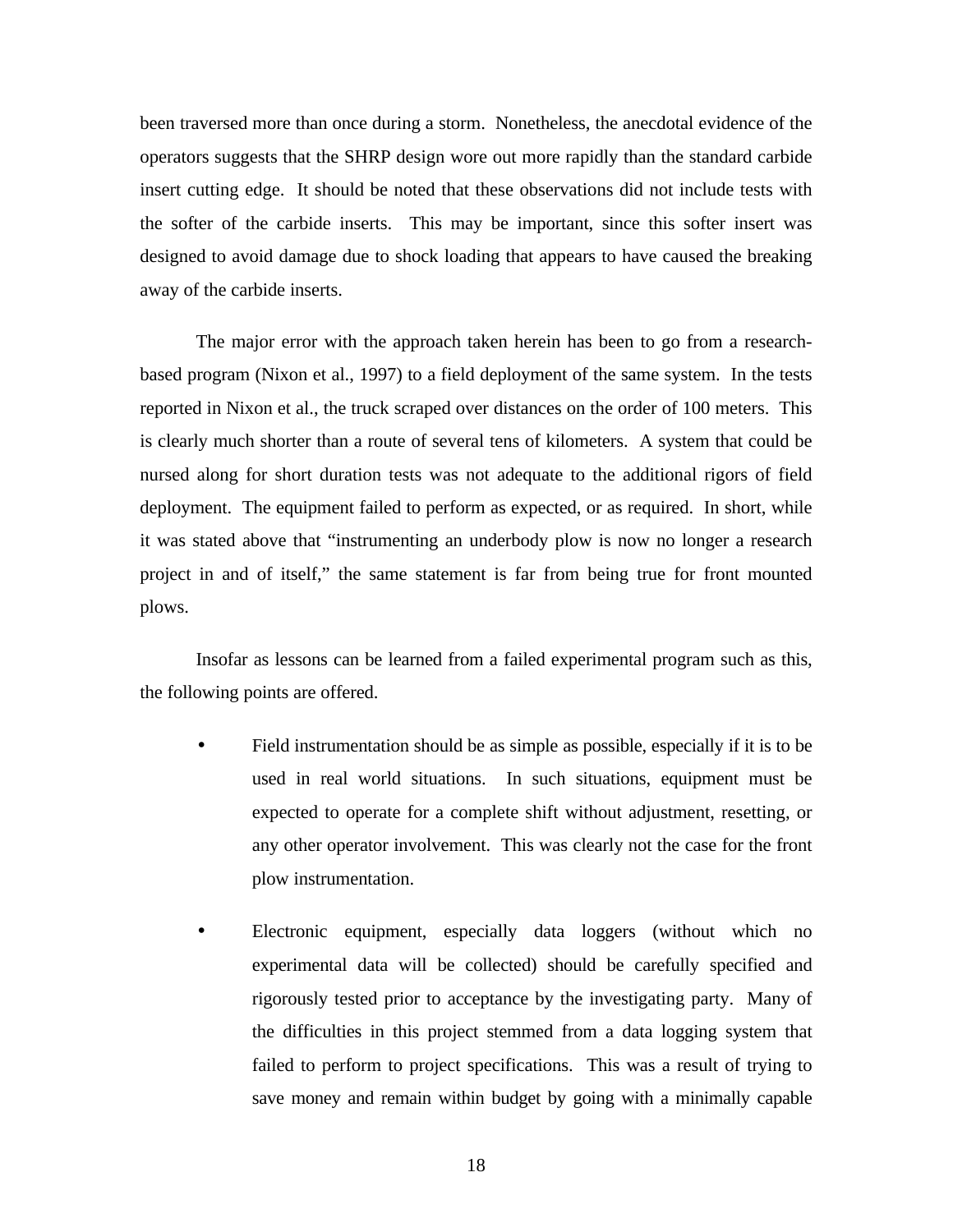unit. In future studies, it may be that specially designed equipment is required for such a hostile environment.

- It is especially important when dealing with a situation in which only a limited number of events over a relatively short period of time can be measured, that researchers should have contingency plans established prior to the start of the program to deal with unexpected problems that arise, so that useful data can still be obtained. In this case, it would have made more sense to proceed with gathering data on the underbody plows alone, rather than continuing to struggle with the front mounted plows.
- The project was probably over-ambitious, in that it reached beyond the capabilities of present instrumentation technology.

## **CONCLUSIONS**

As noted above, two trucks were instrumented with the intent of measuring scraping forces for both front-plow and underbody plows in full deployment. Due to equipment and data acquisition failures, no successful and complete load measures were made, and thus it is not possible to directly analytically compare the three cutting edges. To achieve useful information in studies of this nature, it is important that sufficient time be allowed in the project. In this case, two winter seasons were insufficient to develop a novel instrumentation method, work out the difficulties of using the new method, and then gather useful field data. This time factor should be a major consideration in future field studies.

## **ACKNOWLEDGEMENTS**

This work was funded by the FHWA Test and Evaluation Program under work order DTFH71-96-TE028-IA-43. The results, findings, opinions, and conclusions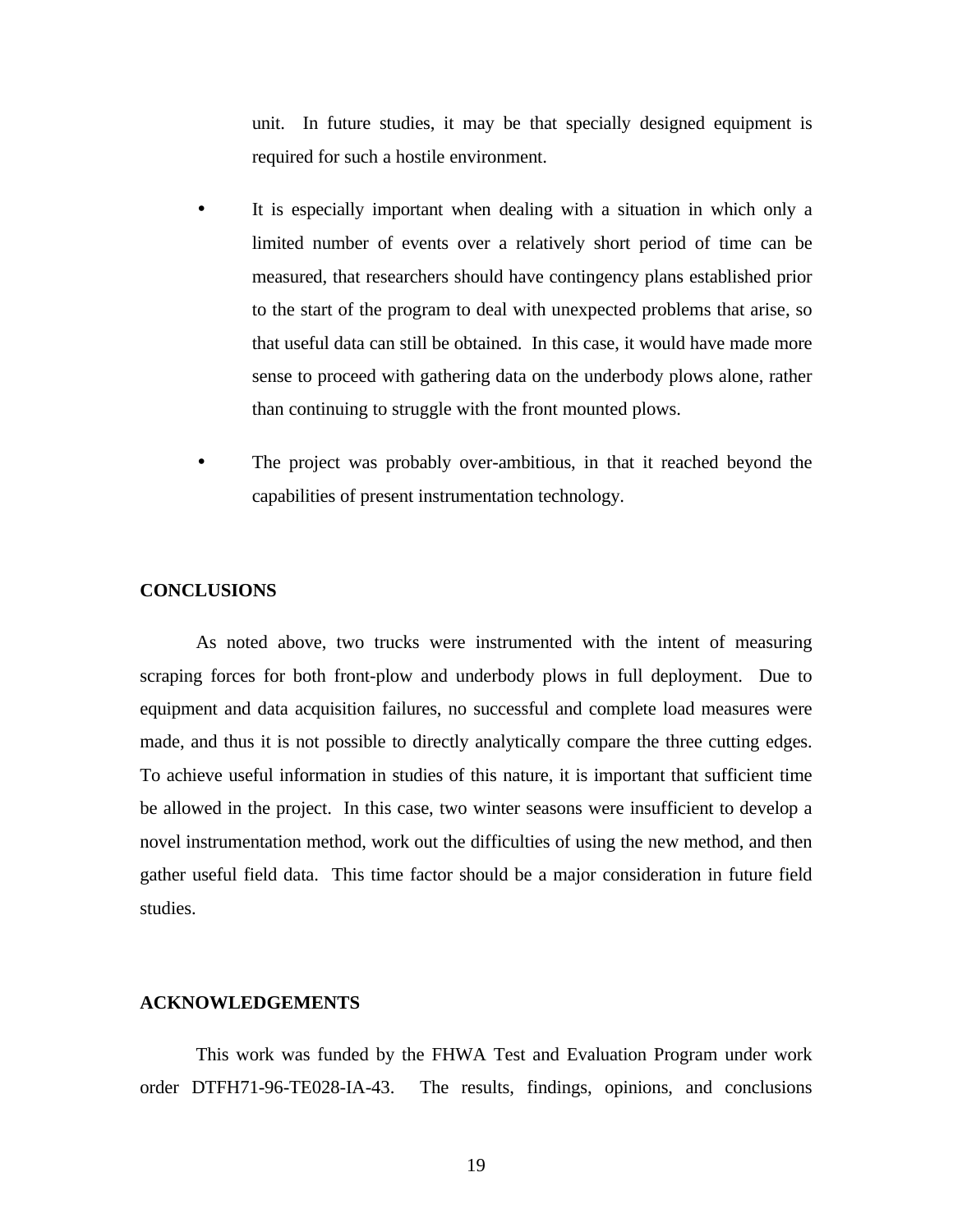presented in this paper are those of the authors and are not necessarily those of the Federal Highway Administration.

This study could not have been completed without the substantial assistance and support of many people at Iowa Department of Transportation. Key among these people are the staff and supervisors at the Iowa DOT Oakdale Garage. This support is most gratefully acknowledged. Also, substantial support was received from the Director (Professor V.C. Patel) and staff at the Iowa Institute of Hydraulic Research. For this too, we are most grateful.

#### **REFERENCES**

- Forkenbrock, D. J., N. S.J. Foster, and M. C. Crum, (1994). "Transportation and Iowa's Economic Future." Report prepared for U.S. Department of Transportation and the Iowa Department of Transportation. Iowa City, IA: University of Iowa Public Policy Center.
- Hanbali, R. (1994). "The Economic Impact of Winter Road Maintenance on Road Users," Paper No. 940191, presented at 73rd Annual Meeting of the Transportation Research Board, January 9-13, 1994, Washington DC.
- Nixon, W. A.(1993) "Improved Cutting Edges for Ice Removal," National Research Council, SHRP Report, SHRP-H-346, 98 pages.
- Nixon, W. A., (1995) "Improved Underbody Plowing," Transportation Research Circular, No. 447, pp. 42-49.
- Nixon, W. A. (1997) "The Use of Friction as an Evaluative Tool for Winter Maintenance: Iowa Department of Transportation Project TR412," IIHR Technical Report in preparation for publication December 1997.
- Nixon, W. A. and C.-H. Chung (1992) "Development of a New Test Apparatus to Determine Scraping Loads for Ice Removal from Pavements," Proc. 11th IAHR Ice Symposium, vol. 1, pp. 116-127, Banff.